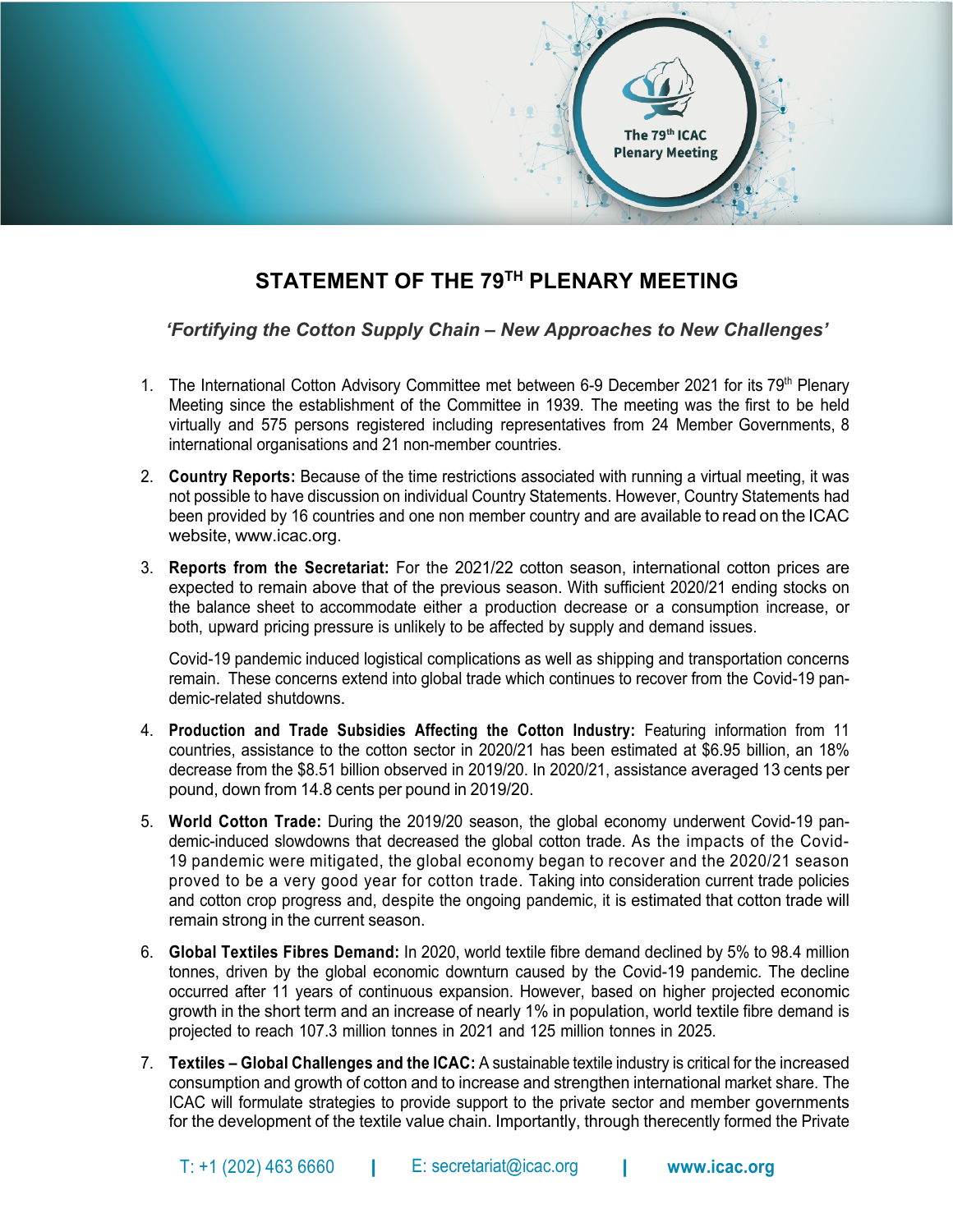Sector Advisory Council (PSAC), the ICAC will provide a platform to debate challenging issues and share knowledge with private and public sector organisations and submit mutually agreed-upon positions to member governments for consideration.

- 8. **ICAC Cotton Data Book:** Data from the ICAC Cotton Data Book indicates that there is an imminent need for Asian countries such as India, Pakistan and Uzbekistan to focus on precision farming and regenerative agricultural practices to increase soil health, yields and fertiliser use efficiency. Data also indicates that there is an urgent need for Africa, India and Pakistan to adopt best practices for yield enhancement to improve land-use efficiency and economic sustainability.
- 9. **Report from PSAP:** The Private Sector Advisory Council was formed with the approval of theStanding Committee and will include international, regional and national organisations representing producers, ginners, merchants, spinners, weavers, machine manufacturers and retailers and brands.
- **10. Fortifying the Cotton Supply Chain:** The complexity of agricultural production requires locallytailored solutions as well as collective and individual actions when it comes to the social, environmental and economic benefits of sustainability. Climate change, soil health and pestilence are the main environmental sustainability concerns in agriculture. Cotton not only provides food, feed, fibre and cash for education, health and housing, but also provides resilience to abiotic risks because of its tolerance to drought and saline soils. Cotton makes agriculture more sustainable by using nutrients left by shallow-rooted crops. The best approach for investing in and strengthening the integrity of cotton is through the education of stakeholders throughout the supply chain. Countries can greatly benefit from improving soil health as this would increase organic content in the soil to enable soil moisture conservation and reduce the need for synthetic fertilisers and reduce the need for pest management interventions. Governments and cotton organisations are encouraged to promote the social, environmental and economic benefits of producing sustainable cotton.
- **11. Labelling:** Studies have shown that consumer concerns around sustainability are growing with the top environmental concerns being climate change; water scarcity; air pollution; ocean waste; land and waste management; and population growth. Life Cycle Assessment (LCA) results for a knit collared shirt indicate that cotton textile manufacturing contributes very little to global warming. However, cotton growing does contribute more to the other two environmental factors: water quality and water consumption. The European Union's new policy on Product Environmental Footprint (PEF), using the Higg Index, raises concerns when comparing synthetic and natural fibres. The PEF's LCA is based on the Higg Index, which does not provide a fair comparison between synthetics and natural fibres. The OECD due diligence guideline on Responsible Business Conduct can also play a leading role in product labelling. Labelling should aim to provide transparency and traceability in the supply chain and ensure that the brand is accountable for their claims and the purchasing decisions of the consumer. Some items for consideration on a label could include the country of origin, list of suppliers,  $CO<sub>2</sub>$  emissions, water usage and the chemical impact of producing a garment.
- **12. Advances and Challenges of Hybrid Cotton Technology:** Bt-hybrid cotton technology was highly successful in transforming India's cotton productivity and is currently grown on 98% of India's cotton area. Current yield stagnation could be broken by creating genetic variability to develop new hybrids with biotic/abiotic stress tolerance, short duration with high yield, better fibre parameters or by substituting the extant long-season Bt-cotton hybrids with short-season Bt-cotton varieties that would be better suited for rainfed area, which accounts for more than 65% of the cotton acreage in India. Analysis shows how rain-fed, non-GMO, non-hybrid, short- season, high-density cotton varieties could double yields and farmer income; avoid pink bollworm infestation; and reduce insecticide use and induced pest outbreaks. There is a need for specific studies to be conducted in Africa to assess the suitability of Bt-hybrids in rainfed conditions. An analysis of the global status of biotech cotton, organic cotton and hybrid cotton concluded that organic cotton had more potential forgrowth due to increasing consumer demand and that hybrid cotton may not survive the sustainability challenges due to the high cost of seeds and its unsuitability to irrigated conditions.